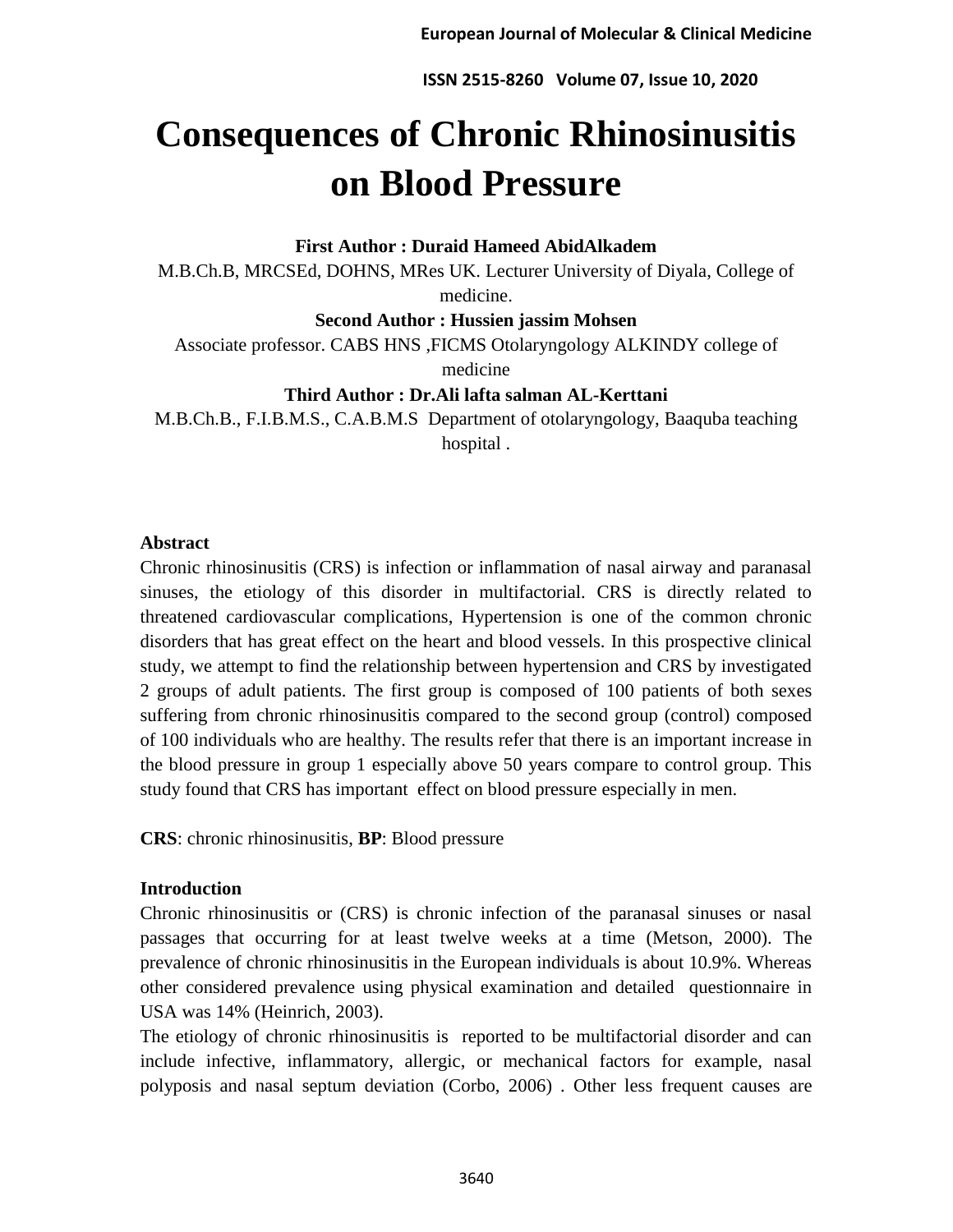muco-ciliary dysfunction, immune deficiency syndrome, and fungal infections (Kony, 2003). Frequently, patients with chronic rhinosinusitis presented with nasal obstruction, runny nose, rhinorrhea, pain and tenderness of the face and disorders of the smell (Dales, 2006).

Chronic rhinosinusitis is considered as a common chronic disorder and is related to various socioeconomic complications (Heinrich, Rhinitis and blood pressure in adults, 2003). Several studies reported that CRS may lead to lethal intracranial complications, for example meningitis, subdural and brain abscess, and cavernous sinus thrombosis (CST) (Dales, 2006), (Kony, 2003).

Hypertensions is one of the chronic worldwide diseases (Aung, 2010). It is considered as a major risk factor for many life-threatening disorders, such as, myocardial infarction, cerebral vascular accident or stroke, vascular diseases, and chronic renal disorders (Lee, 2018). Regardless of extensive research over the previous several decades, the etiology and pathophysiology of most cases of adult hypertension are still unidentified (Oparil, 2003). The measurement of blood pressure is still suboptimal in the common population (Dales, 2006). It is defined when a systolic blood pressure is 140 mm Hg or higher or a diastolic blood pressure is 90 mm Hg or higher or antihypertensive medication has been taken, or having been informed by clinicians on minimum two times as having hypertension (Kony, 2003) (Oparil, 2003).

Current epidemiological study stated that rates of high blood pressure and systolic blood pressure were considerably increase in individuals with rhinitis compared to without rhinitis (Magen, 2006). Furthermore, It has been reported that rhinitis may be linked to cardiovascular risk factor, as rhinitis may be related to smoking, sleep apnea, and snoring, which finally lead to increase in the blood pressure (Peppard, 2000).

### **Materials and Methods**

A prospective observational clinical study was conducted from November 2018 to March 2019 in otolaryngology department in Baqubah teaching hospital in Diyala governorate. Group 1 : 100 adult patients of both sexes aged between 18–60 years, suffering from symptomatic chronic sinusitis, referred from otolaryngology department, ( 67) were male and (33) were female. Detailed history has been taken from them and blood pressure has been measured using sphygmomanometer. Group 2: involve 100 indivduals (61 male and 39 female) considered as a control group of both sexes aged between 18–60 years has been also included in this study who not complaining of any signs and symptoms of chronic sinusitis.

Blood pressure was taken in a well-relaxed patient, in supine situation, usually in right upper limb, with a usual mercury sphygmomanometer, on 3 separate times; with at least o 10 min between readings. The average of these 3 readings was then calculated. High blood pressure or hypertension was defined when systolic blood pressure is 140 mm Hg or above and diastolic blood pressure is 90 mm Hg or above.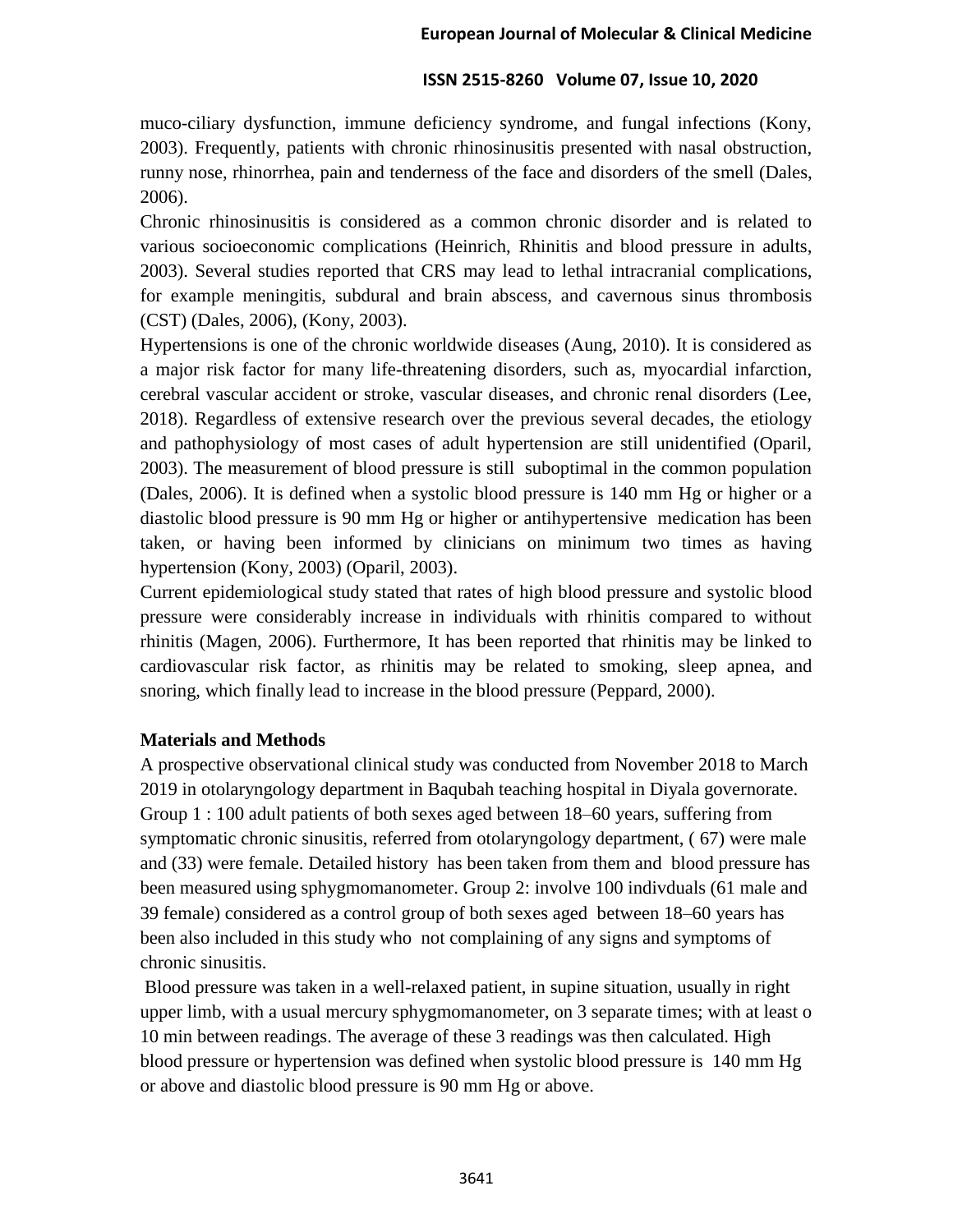## **Statistical analysis**

The X2 (Chi-squared) test method used to test theories on the differences between the percentages. a level of significance of  $\alpha$ =0.05 was applied to test, the statistics software used to process the data analysis were the (SPSS version 22

## **Results**

The distribution of age of patients who suffering from chronic rhinosinusitis in this study was as following: 1% from 10 to 19 years, 34% from 20 to 29 years, 25% from 30 to 39 years, 24 % from 40 to 49 years, and finally 16% above 50 years (table 1).

While the age distribution of control group was : 2% from 10 to 19 years, 30% from 20 to 29 years,31% from 30 to 39 years, 23 % from 40 to 49 years, and finally 14% above 50 years (Table 1)

According to our results in this study, there is significant increase in blood pressure in patient group above 50 years (4%) compare to control group at the same age (2%). Furthermore we found that there is an increase the ratio of hypertension in patients group at age 20 to 29 (3%) compare to control (0%). We don't find any obvious increase in the blood pressure between control and patients group at the age between 10 to 19 years (table 1 and Figure 1).

The male ratio in patients group was 68% while the female was 32 % . In control group the male percentage was 61% while the female 39%. We found important increase in the blood pressure in male who complain of chronic rhinosinusitis (12% ), compare to female patients ( 4%) (table 2).

Considerately, we found that 24 patients (24%) who has chronic rhinosinusitis is a known case of hypertension. 16 patients of them have been examined with has high blood pressure and 8 patients were normotensive at the time of examination. While in control group 14 patients (14 %) have hypertension. 4 were normotensive and 10 were hypertensive at the time of examination. (table 3)

|         |        |          | <b>BP</b> |         |        |                               |
|---------|--------|----------|-----------|---------|--------|-------------------------------|
|         | age    |          | Normal BP | High BP |        |                               |
| $10-19$ | Groups | patients | N         | 0       |        |                               |
|         |        |          | $\%$      | 33.3%   | 0      | 33.3%                         |
|         |        | controls | N         | 2       | O      | 2                             |
|         |        |          | %         | 66.7%   | 0      | Total<br>66.7%<br>34<br>53.1% |
| $20-29$ | Groups | patients | N         | 31      | 3      |                               |
|         |        |          | $\%$      | 50.8%   | 100.0% |                               |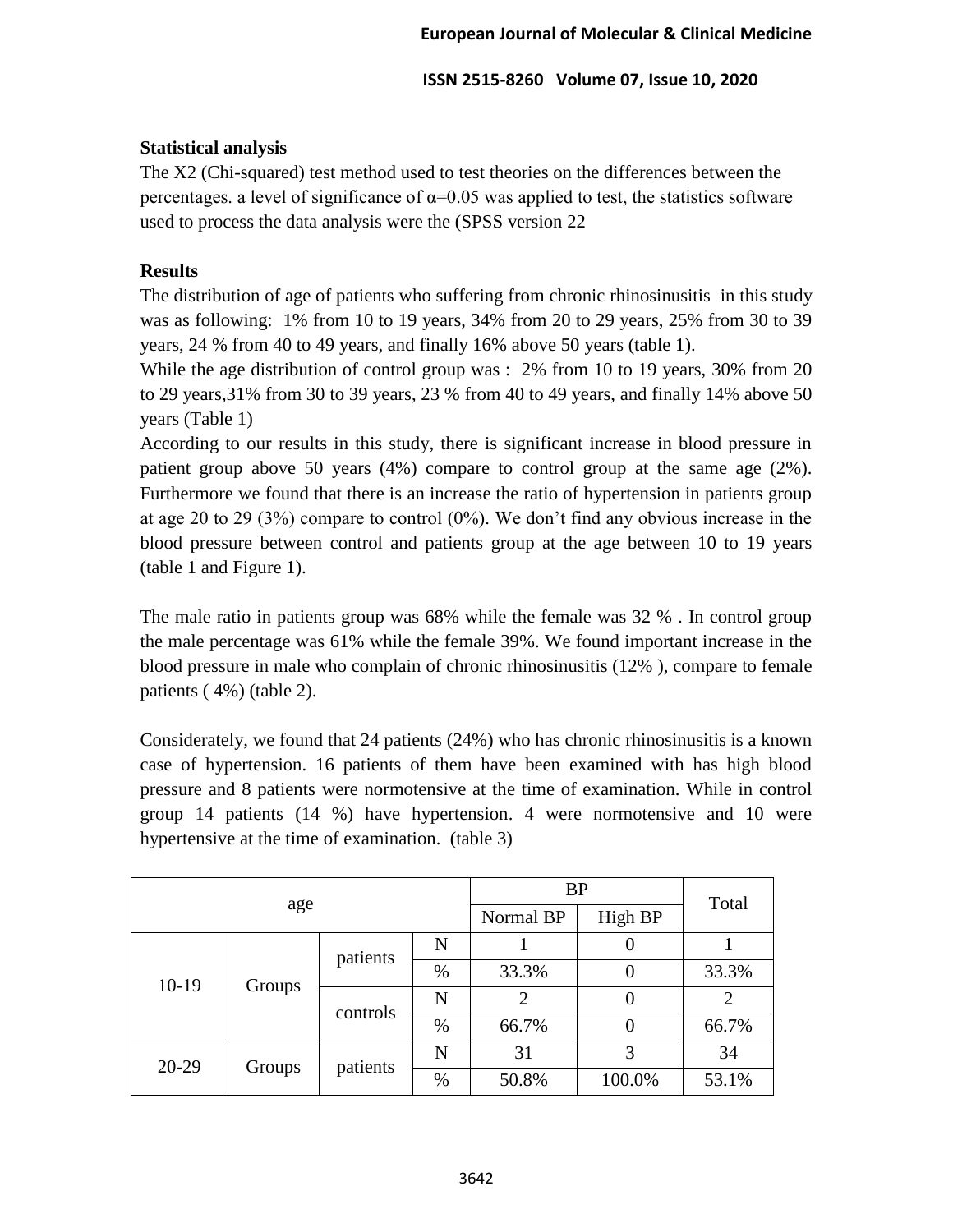|           |        |          | N           | 30    | $\overline{0}$ | 30    |       |
|-----------|--------|----------|-------------|-------|----------------|-------|-------|
|           |        | controls | $\%$        | 49.2% | 0.0%           | 46.9% |       |
| 30-39     | Groups |          | $\mathbf N$ | 21    | $\overline{4}$ | 25    |       |
|           |        | patients | $\%$        | 42.9% | 57.1%          | 44.6% |       |
|           |        | controls | N           | 28    | 3              | 31    |       |
|           |        |          | $\%$        | 57.1% | 42.9%          | 55.4% |       |
| 40-49     | Groups |          | N           | 19    | 5              | 24    |       |
|           |        | patients | $\%$        | 52.8% | 45.5%          | 51.1% |       |
|           |        | controls | N           | 17    | 6              | 23    |       |
|           |        |          | $\%$        | 47.2% | 54.5%          | 48.9% |       |
| $\geq 50$ | Groups |          | $\mathbf N$ | 12    | 4              | 16    |       |
|           |        |          | patients    | $\%$  | 50.0%          | 66.7% | 53.3% |
|           |        | controls | N           | 12    | $\overline{2}$ | 14    |       |
|           |        |          | $\%$        | 50.0% | 33.3%          | 46.7% |       |

**ISSN 2515-8260 Volume 07, Issue 10, 2020**

(Table 1) shows the age distribution and blood pressure in both control and patient groups.



(Figure 1) shows the distribution of age and percentage of high blood pressure in both control and patient groups.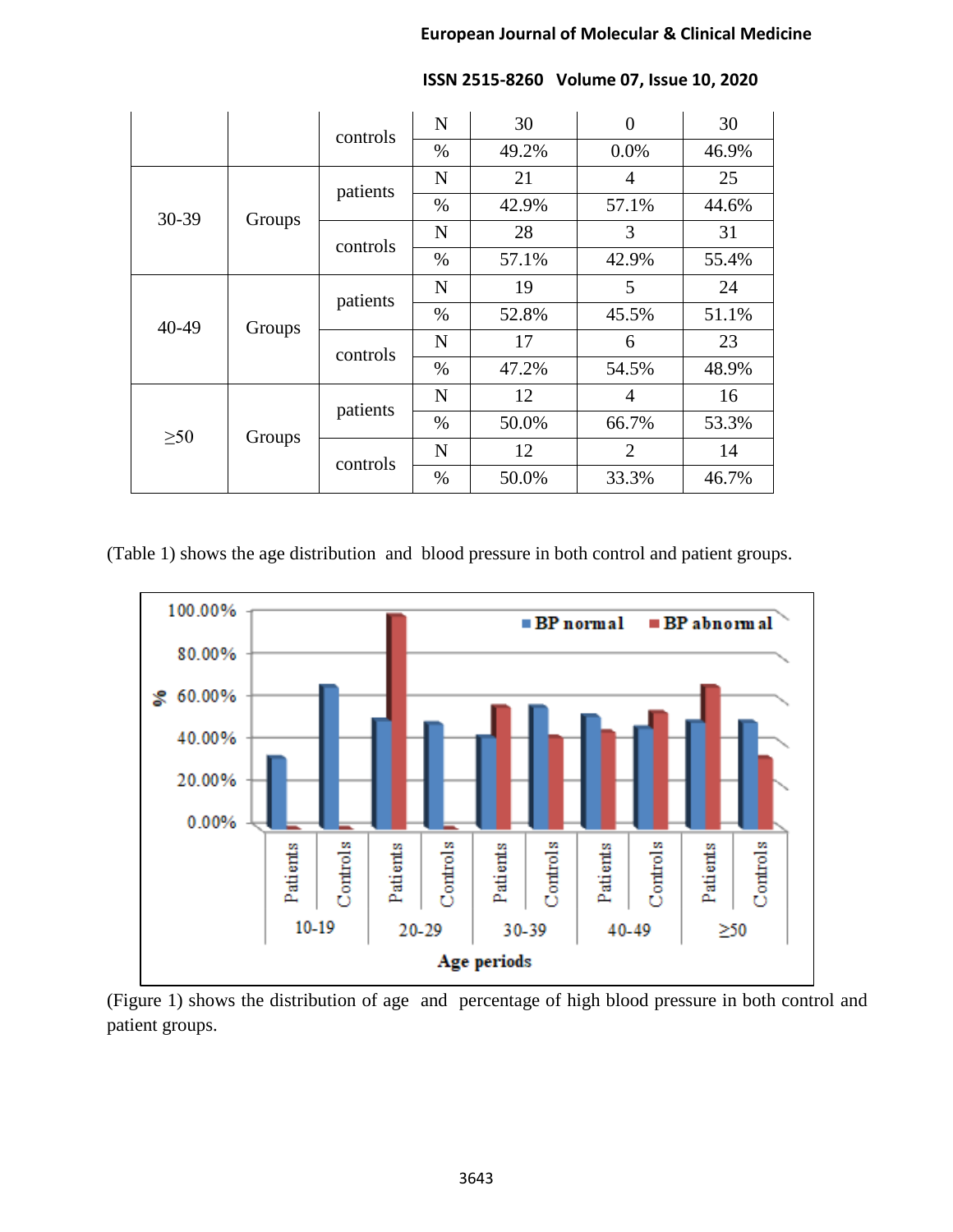|         |        |          |             | <b>BP</b> |                | Total | P value |  |
|---------|--------|----------|-------------|-----------|----------------|-------|---------|--|
| sex     |        |          | Normal BP   | High BP   |                |       |         |  |
| male    | Groups | patients | $\mathbf N$ | 56        | 12             | 68    | 0.32    |  |
|         |        |          | $\%$        | 51.4%     | 60.0%          | 52.7% |         |  |
|         |        | controls | $\mathbf N$ | 53        | 8              | 61    |         |  |
|         |        |          | $\%$        | 48.6%     | 40.0%          | 47.3% |         |  |
| female  | Groups | patients | $\mathbf N$ | 28        | $\overline{4}$ | 32    | 0.38    |  |
|         |        |          | $\%$        | 43.8%     | 57.1%          | 45.1% |         |  |
|         |        | controls | $\mathbf N$ | 36        | 3              | 39    |         |  |
|         |        |          | $\%$        | 56.3%     | 42.9%          | 54.9% |         |  |
| P value |        | 0.26     |             |           |                |       |         |  |

(Table 2) shows the relationship between sex and blood pressure in both control and rhinosinusitis group.



(Figure 2) shows the association between male and female and hypertension in both control and patient group.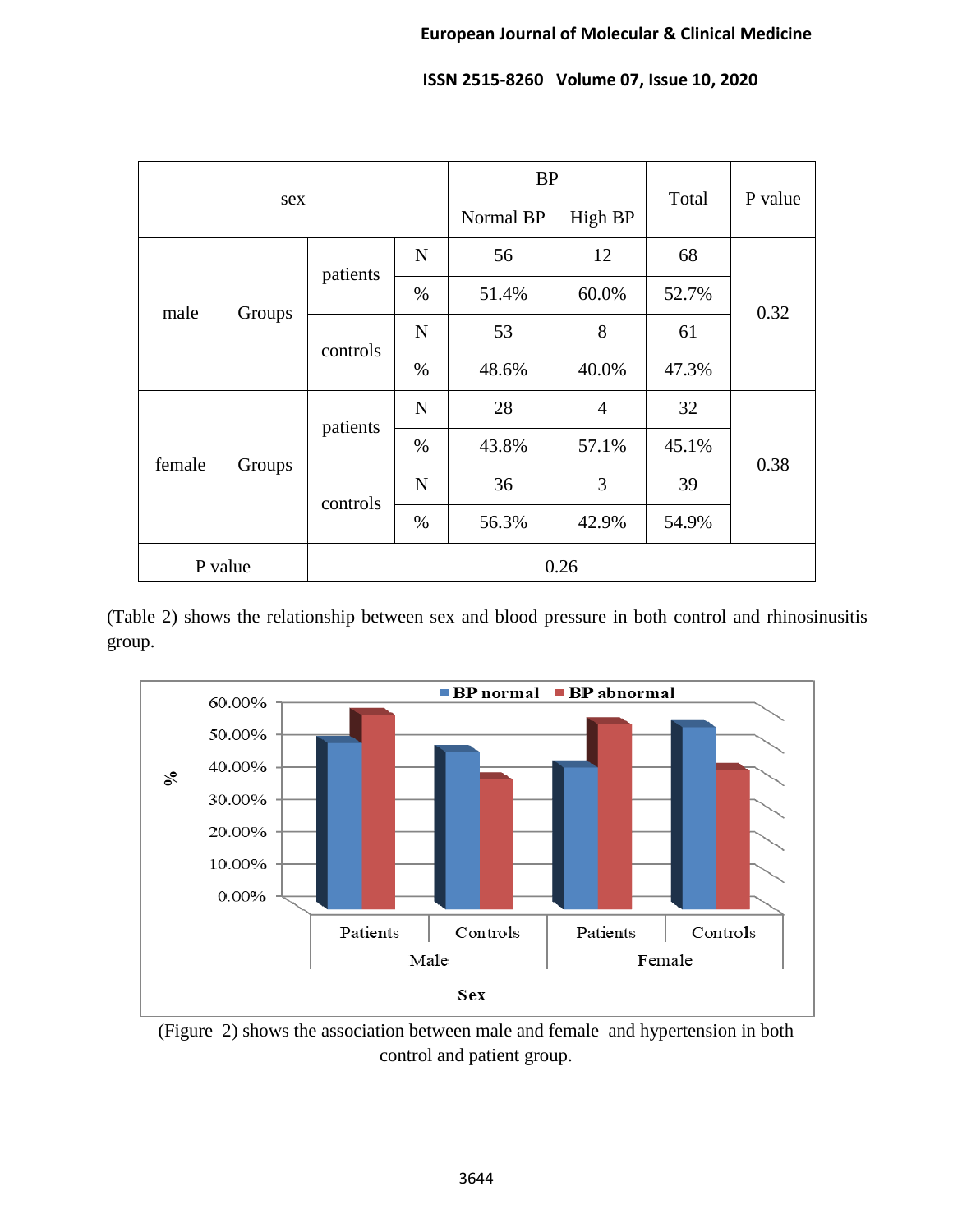#### **European Journal of Molecular & Clinical Medicine**

| <b>HT</b>      |        |          |             | Blood pressure |              | Total | P value |
|----------------|--------|----------|-------------|----------------|--------------|-------|---------|
|                |        |          | normal      | High           |              |       |         |
| Yes            | Groups | patients | $\mathbf N$ | 8              | 16           | 24    | 0.52    |
|                |        |          | %           | 66.7%          | 61.5%        | 63.2% |         |
|                |        | controls | N           | $\overline{4}$ | 10           | 14    |         |
|                |        |          | %           | 33.3%          | 38.5%        | 36.8% |         |
| N <sub>o</sub> | Groups | patients | $\mathbf N$ | 76             | $\theta$     | 76    | 0.53    |
|                |        |          | $\%$        | 47.2%          | 0.0%         | 46.9% |         |
|                |        | controls | N           | 85             | $\mathbf{1}$ | 86    |         |
|                |        |          | $\%$        | 52.8%          | 100.0%       | 53.1% |         |
| P value        |        |          |             |                | 0.24         |       |         |

# **ISSN 2515-8260 Volume 07, Issue 10, 2020**

(Table 3) shows the patients who are known cases of hypertension in both control and rhinosinusitis group .



(Figure 3) shows the association between HT, BP and groups.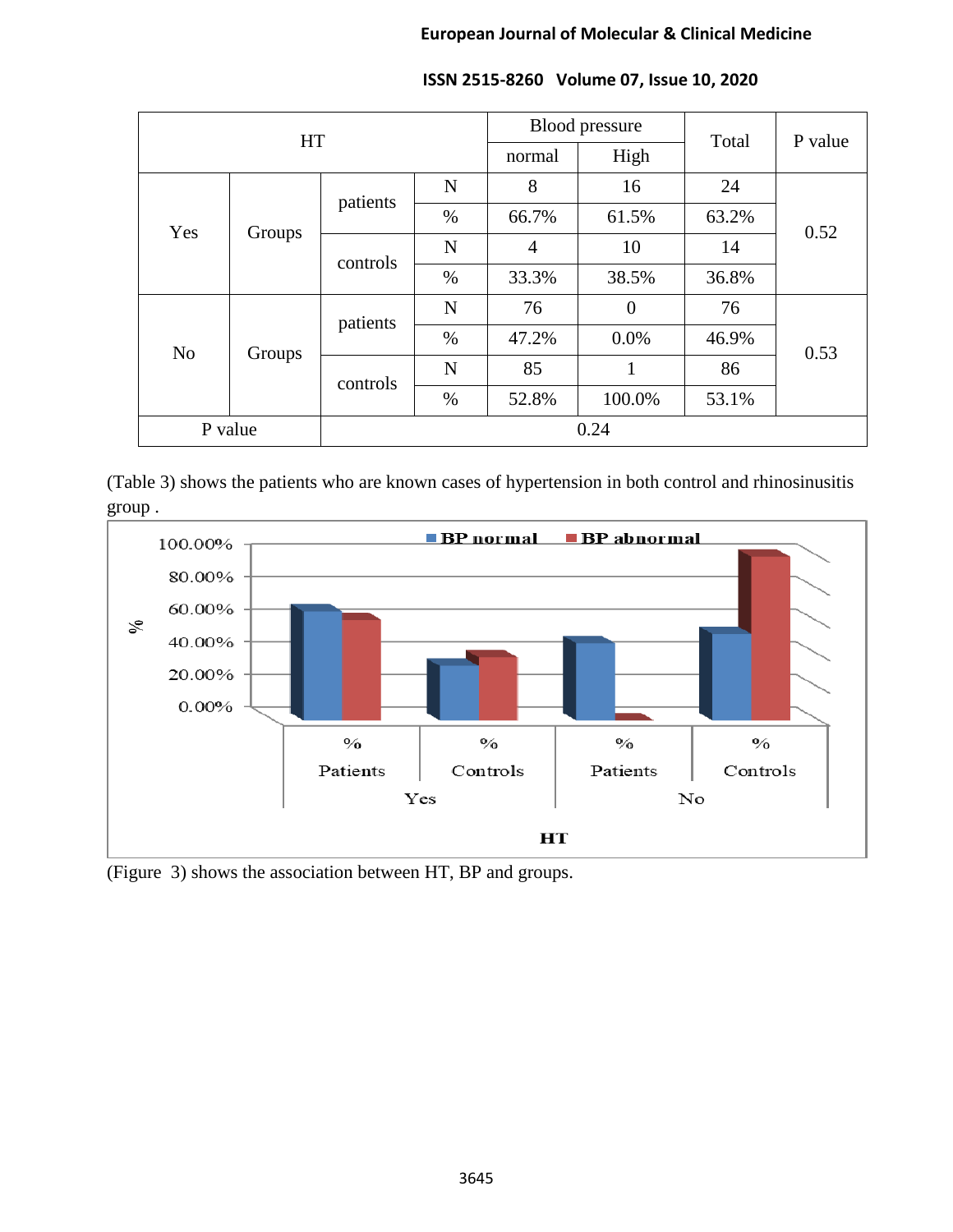#### **Discussion**

Rhinosinusitis is common problem in the publics and the hypertension is considered as one of the most common disorder in the world (Metson, 2000). In this literature, the consequence of chronic rhinosinusitis has been studied. Frequent epidemiological researches have suggested that lower respiratory impairment has direct effect on the cardiovascular disorders such as atherosclerosis, myocardial infarction and cardiovascular disorders (Lee, 2018) (Magen, 2006). Nevertheless the basic pathophysiological mechanisms of this association is persist unknown (Parish, 2004). In other hand no studies have investigated the correlation between upper respiratory infection or CRS and cardiovascular disorders (Magen, 2006). While other epidemiological studies have been reported a strong association between cardiovascular diseases and lower respiratory tract disorders (Dales, 2006) (Kony, 2003). The main objective of the present study is to assess if chronic rhinosinusitis is correlated with hypertension.

Therefore, we measure the blood pressure for 100 patient with rhinosinusitis and 100 person from normal people without rhinosinusitis and for the importance of these diseases we will find the relationship between them.

According to our results in this study, there is significant increase in blood pressure in patient group above 50 years (4%) compare to control group at the same age (2%). Furthermore we found that there is an increase the ratio of hypertension in patients group at age 20 to 29 (3%) compare to control (0%). However, the most common cause for hypertension is idiopathic so there is no significant cause for this increase in the ratio.

Furthermore, we found an important increase in the blood pressure in male who complain of chronic rhinosinusitis (12%), compare to female patients ( 4%) , this may be due to the body built or hormonal effect , our result differ from another result in another research, that say males with sinusitis were just over 2% more likely to have hypertension (9.3% vs. 7.1%) whereas the difference was 4% for women . These results concomitant with other recent studies who reported that rhinitis and nasal obstruction is high in male than female (Dales, 2006). However, other results have been stated by Young and Peppard in which the differences between male and female with or with rhinitis is not considerable (Peppard, 2000).

In general there are 16 individuals have elevated blood pressure in patient group and 10 individuals in control group so the difference was 4%. Furthermore, 24 patient had chronic hypertension in patient group and 16 individuals in control group. Therefore, in this study, we found a relationship between chronic rhinosinusitis and hypertension.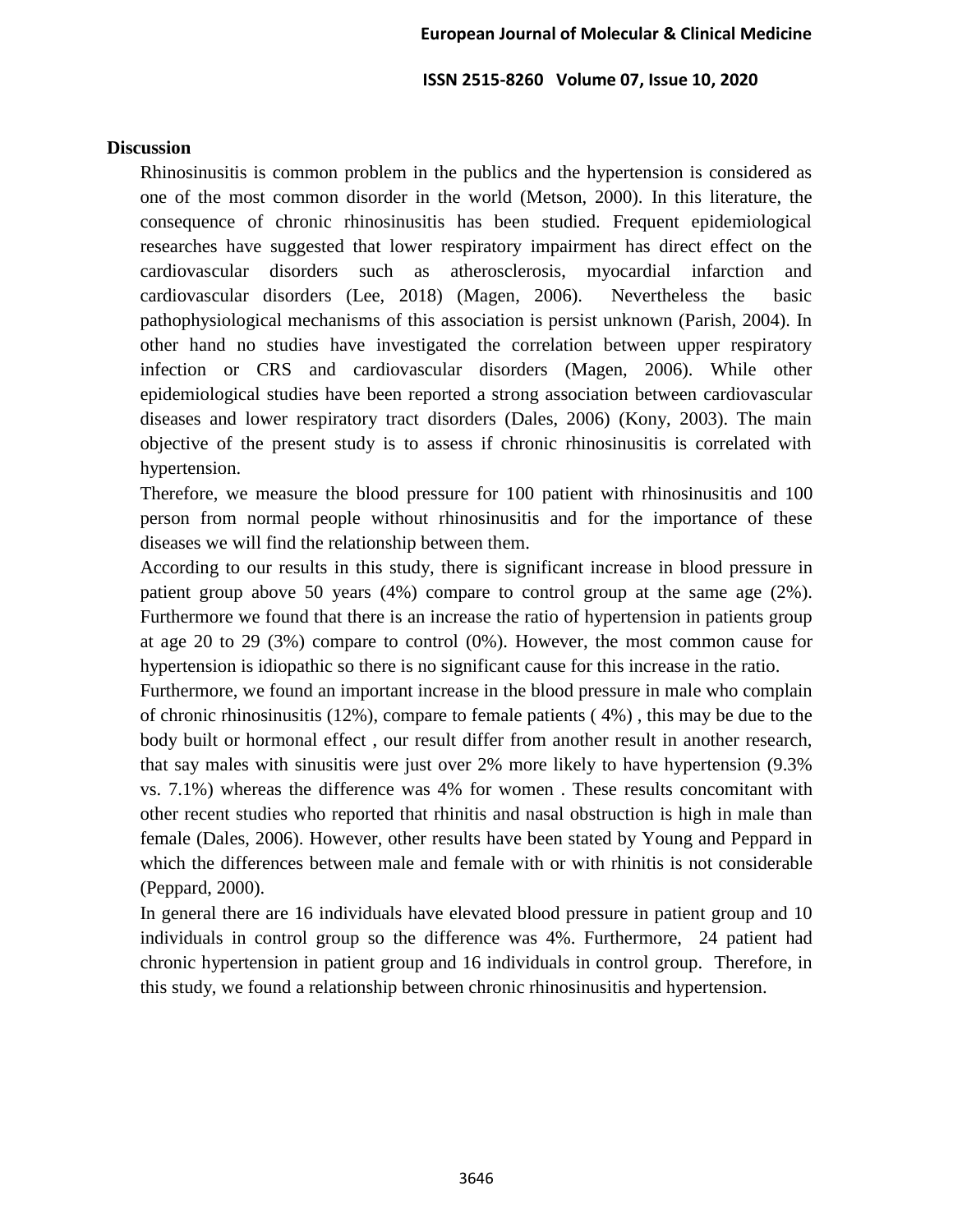## **Conclusion**

Our data adds further information on the correlation between chronic rhinosinusitis and hypertension. Patients with CRS should be checked out regularly for high blood pressure. Moreover, Women with CRS should be further investigated for hypertension.

## **References**

- 1. Metson, R. B., & Gliklich, R. E. (2000). Clinical outcomes in patients with chronic sinusitis. *The Laryngoscope*, *110*(S94), 24-28.
- 2. Heinrich, J., Topp, R., & Brasche, S. (2003). Rhinitis and blood pressure in adults. *American journal of respiratory and critical care medicine*, *168*(10), 1243-1245.
- 3. Oparil, S., Zaman, M. A., & Calhoun, D. A. (2003). Pathogenesis of hypertension. *Annals of internal medicine*, *139*(9), 761-776.
- 4. Corbo, G. M., Forastiere, F., Agabiti, N., Baldacci, S., Farchi, S., Pistelli, R., ... & Viegi, G. (2006). Rhinitis and snoring as risk factors for hypertension in postmenopausal women. *Respiratory medicine*, *100*(8), 1368-1373.
- 5. Kony, S., Zureik, M., Neukirch, C., Leynaert, B., Vervloet, D., & Neukirch, F. (2003). Rhinitis is associated with increased systolic blood pressure in men: a population-based study. *American journal of respiratory and critical care medicine*, *167*(4), 538-543.
- 6. Dales, R., Chen, Y., & Lin, M. (2006). Chronic sinusitis and arterial hypertension in a national population health survey. *International journal of cardiology*, *107*(2), 230-234.
- 7. Aung, T., Bisognano, J. D., & Morgan, M. A. (2010). Allergic respiratory disease as a potential co-morbidity for hypertension. *Cardiology journal*, *17*(5), 443-447.
- 8. Lee, W. H., Kim, J. W., Lim, J. S., Kong, I. G., & Choi, H. G. (2018). Chronic rhinosinusitis increases the risk of hemorrhagic and ischemic stroke: a longitudinal follow-up study using a national sample cohort. *Plos one*, *13*(3), e0193886.
- 9. Aung, T., Bisognano, J. D., & Morgan, M. A. (2010). Allergic respiratory disease as a potential co-morbidity for hypertension. *Cardiology journal*, *17*(5), 443-447.
- 10. Peppard, P. E., Young, T., Palta, M., & Skatrud, J. (2000). Prospective study of the association between sleep-disordered breathing and hypertension. *New England Journal of Medicine*, *342*(19), 1378-1384.
- 11. Young, T., Peppard, P., Palta, M., Hla, K. M., Finn, L., Morgan, B., & Skatrud, J. (1997). Population-based study of sleep-disordered breathing as a risk factor for hypertension. *Archives of internal medicine*, *157*(15), 1746-1752.
- 12. Magen, E., Yosefy, C., Viskoper, R. J., & Mishal, J. (2006). Treatment of allergic rhinitis can improve blood pressure control. *Journal of human hypertension*, *20*(11), 888-893.